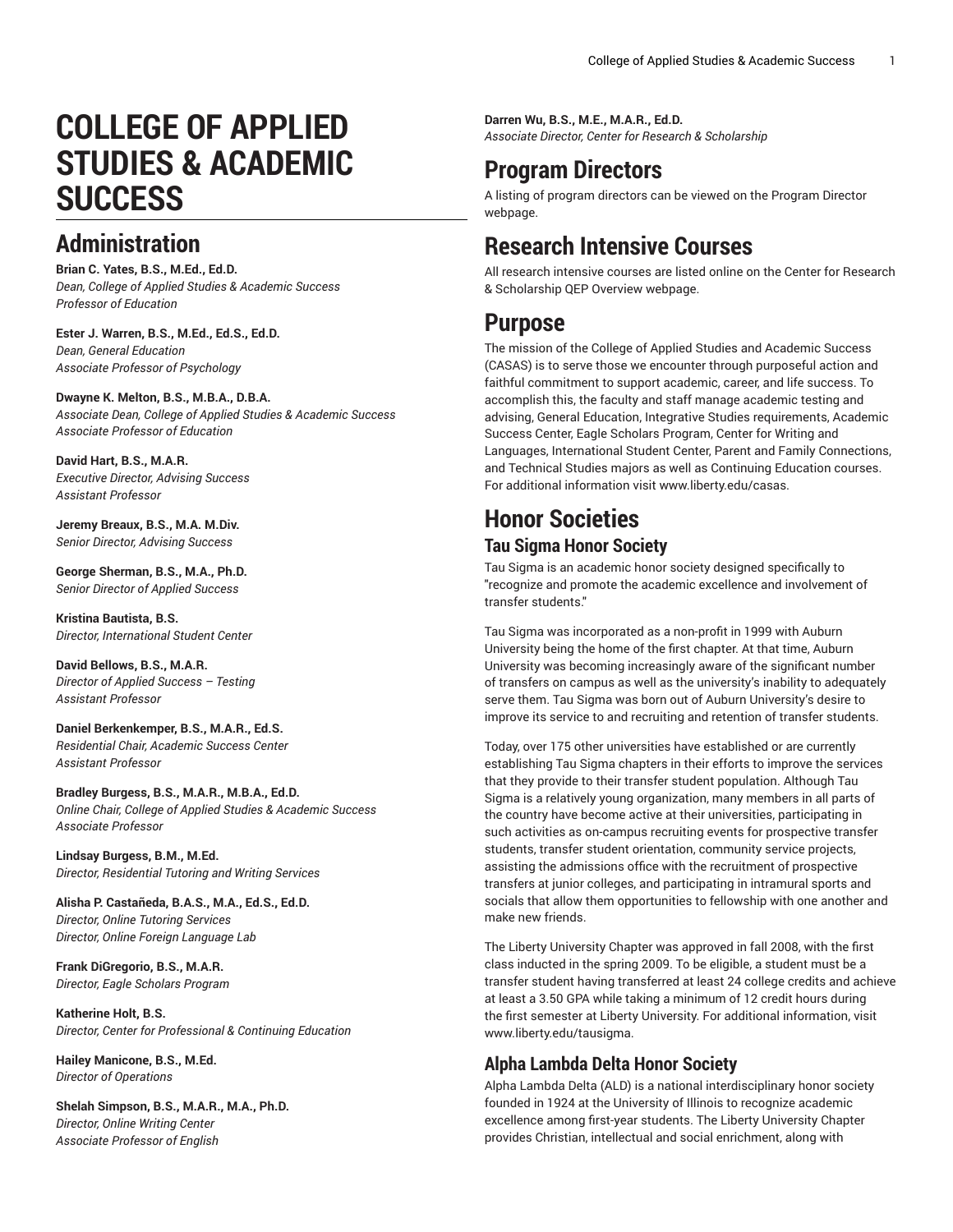leadership experience for the officers, for students who will become eligible for the honor societies of their majors.

An invitation for membership is sent to students who meet the following requirements:

- GPA of 3.50 or higher at the end of the first semester of college (with no repeats).
- Full-time enrollment pursuing a bachelor's degree.
- Freshman transfer students must have the required GPA on the courses taken during their first semester of enrollment combined with the cumulative average of their transfer credits.

Click this [link](https://www.liberty.edu/casas/ald-honor-society/) for additional information

#### **Omega Nu Lambda National Honor Society**

Omega Nu Lambda is offered exclusively to online undergraduate and graduate students as they start their educational journey to enhance their online experience by recognizing their academic success, providing scholarship opportunities, and fostering new connections with other online students.

The Liberty University Chapter was approved in December 2017 with the first class inducted in February 2018. To be eligible a student must have a 3.2 GPA or higher within their first 15 credit hours at Liberty University. For additional information, visit [https://www.liberty.edu/casas/omega-nu](https://www.liberty.edu/casas/omega-nu-lambda-honor-society/)[lambda-honor-society/](https://www.liberty.edu/casas/omega-nu-lambda-honor-society/).

### **Programs**

- [CASAS Minors](https://catalog.liberty.edu/undergraduate/colleges-schools/applied-studies-academic-success/casas-minors/)
- [Technical](https://catalog.liberty.edu/undergraduate/colleges-schools/applied-studies-academic-success/technical-studies-major-aas/) Studies Major (A.A.S.)

## **General Education**

**Ester J. Warren, B.S., M.Ed., Ed.S., Ed.D.** *Dean, General Education Associate Professor of Psychology*

### **Program Directors**

A listing of program directors can be viewed on the [Program](https://www.liberty.edu/institutional-effectiveness/academic-program-directors/) Director webpage.

### **Research Intensive Courses**

All research intensive courses are listed online on the Center for Research & Scholarship QEP [Overview](https://www.liberty.edu/center-for-research-scholarship/qep-overview/) webpage.

## **General Education Guidelines**

The general education component is tailored to the individual degree program by drawing from the University's approved general education course options. The institution requires in each undergraduate degree program the successful completion of a general education component at the collegiate level that:

- 1. is a substantial component of each undergraduate degree;
- 2. ensures breadth of knowledge; and
- 3. is based on a coherent rationale.

For degree completion in associate programs, the component constitutes a minimum of 15 semester hours or the equivalent. For baccalaureate programs, the component constitutes a minimum of 30 semester hours

or the equivalent. These credit hours must include at least one course from each of the following areas.

- 1. humanities/fine arts (HFA);
- 2. social/behavioral sciences (SBS); and
- 3. natural science/mathematics (NSM).

A complete listing of approved courses is displayed in the "Approved Residential General Education and Integrative Courses" and the "Approved General Education Courses for Online Programs" sections. The courses do not narrowly focus on those skills, techniques, and procedures specific to a particular occupation or profession. The institution provides a written justification and rationale for course equivalency.

#### **Rules/Principles for Approval of General Education Courses**

1. Required General Education courses must be general;

- a. General education courses must be open to students of all majors, without heavy loads of prerequisite requirements
- b. Courses must not be reducible to a narrow or focused skill (e.g. guitar lessons cannot substitute for Music Appreciation)
- c. Courses must contribute to preparing students for a breadth of degree programs/careers
- 2. General Education courses contribute to the University's plan to ensure that students satisfy certain Core Competencies.
- 3. In the event that a 300- or 400- level course is required to fulfill a requirement as a general education course, it must not be considered part of any major/program requirements (directed electives are acceptable, however).

### **General Education Requirements for Residential Programs**

The College of General Studies oversees the majority of courses included in the University's General Education Requirements, which were adopted in 1990 by the faculty of Liberty University for all baccalaureate degree students. While the list of courses that compose the general education core remains largely unchanged, the arrangement of courses now reflects the University's commitment to develop core competencies in undergraduate students. The goal is to ensure that all undergraduate students demonstrate college-level knowledge and skills that prepare them both to fulfill the specific requirements of their individual college/ school and major fields of study and to translate their learning into a variety of career contexts. An undergraduate curriculum of required basic General Education courses serves as a foundation for later specialization.

#### **General Education Foundational Skills, Definitions, and Outcomes**

Courses in the General Education Curriculum will meet all but one learning outcome for their designated Foundational Skill.

*Communication and Information Literacy*: the ability to discover, analyze, evaluate, and communicate information through a variety of media and communicative acts using methods attuned to the way information and communication produce meaning on which to base decisions, actions, and beliefs.

*CIL 1*: Discover and evaluate information to accomplish a specific purpose.

*CIL 2*: Communicate information effectively in the English language, orally and/or through writing, for a variety of purposes, using technology when appropriate.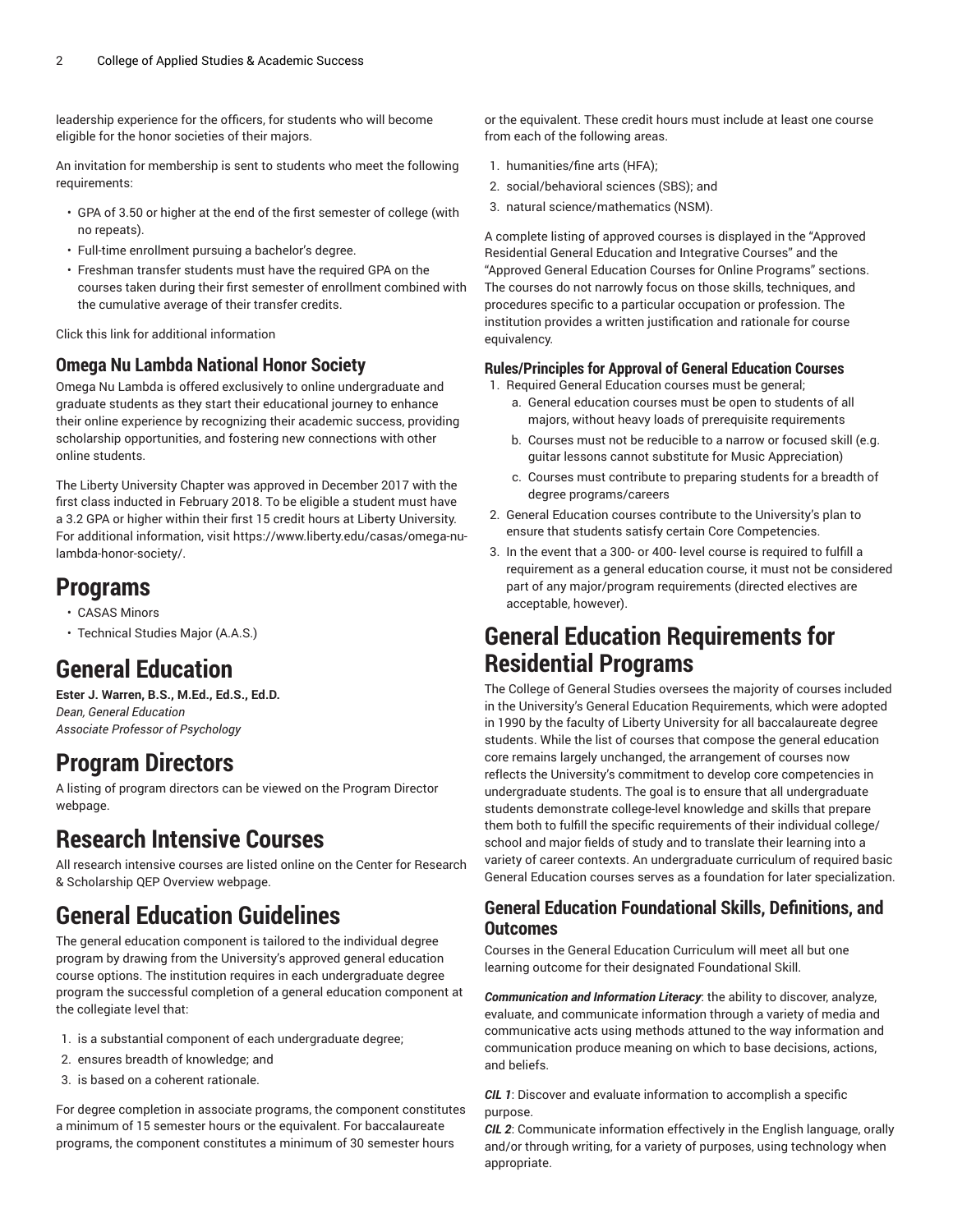*CIL 3*: Analyze and assess various forms of information and expression to determine their meaning, employing technology when relevant.

*CIL 4*: Demonstrate a basic understanding of the role of research and scholarship in order to apply it in various contexts.

*CIL 5*: Relate communication and information literacy to participation in God's redemptive work.

*Technological Solutions and Quantitative Reasoning*: the ability to apply technology and mathematics to analyze information, establish plans, and predict outcomes in various contexts.

*TSQR 1*: Analyze data and inform action through a structured method. *TSQR 2*: Predict the output based on an input in practical scenarios using technological solutions and/or quantitative reasoning.

*TSQR 3*: Apply the skills needed for successful financial stewardship in various contexts.

*TSQR 4*: Relate technology and quantitative reasoning to participation in God's redemptive work.

*Critical Thinking*: the ability to use analytical, evaluative, logical, and reasonable patterns of thought to establish coherent beliefs, ethics, and strategic decisions.

*CT 1*: Determine the validity and logical consistency of claims and/or positions, using reading comprehension strategies when relevant. *CT 2*: Structure an argument or position using credible evidence and valid reasoning.

*CT 3*: Compare and contrast the biblical worldview with a non-biblical worldview, evaluating the influence of assumptions and contexts on ethics and values.

*CT 4*: Plan evidence-based courses of action to resolve problems. *CT 5*: Relate critical thinking and ethics to participation in God's redemptive work.

*Civic and Global Engagement*: the ability to engage local, national, and global structures as an informed follower of Christ.

*CGE 1*: Identify the main features of a worldview, assessing the cultural, political, economic, and industrial implications.

*CGE 2:* Relate government and/or culture to various aspects of life. *CGE 3*: Apply the Christian principles and general practices for effectively engaging people from different social and/or cultural backgrounds. *CGE 4*: Describe the impact of a person's global perspective on evangelism and crosscultural engagement.

*CGE 5*: Relate the human experience within various civic and global structures to participation in the redemptive work of God.

*Social and Scientific Inquiry*: the ability to employ established methods of exploring the social and natural sciences in order to understand the human experience of various social structures and the natural world.

*SSI 1*: Demonstrate an understanding of the impact of social and/or natural sciences on the world in which we live.

*SSI 2*: Demonstrate a biblical understanding of human behavior within various social structures.

**SSI 3:** Apply solutions for a social and/or scientific dilemma experienced in society.

*SSI 4*: Describe how social and/or scientific inquiry equips human beings to be participants in God's redemptive work.

*Christianity and Contexts*: the ability to employ sound methods of interpreting and applying Scripture in order to foster a Christian worldview and relate to God's past, present, and future redemptive work. *CC 1*: Relate the problem of sin in creation and the redemptive work of Christ, as described in the overarching narrative of Scripture, to various aspects of life and professional disciplines.

*CC 2*: Analyze and interpret the biblical text using exegetical methods, employing technology when relevant.

*CC 3*: Apply the biblical text and its principles to life in a manner that bridges various contexts and considers the implications for personal growth.

*CC 4*: Articulate how faith in Christ and the theological worldview of Scripture shape one's purpose for pursuing education, employment, relationships, and socio-cultural engagement, relating these pursuits to the redemptive work of God.

## **Foundational Skills Requirements**

Degree Completion Plans for residential and online students are organized according to Foundational skill areas, basic knowledge and skills that all students need for successful completion of their program of study. The General Education Requirements are located on the left side of the Degree Completion Plan (DCP). Each program, throughout this catalog, has DCP link(s) listed with the program information. The General Education Requirements for some majors may vary.

#### **Residential Degrees Offered:**

- *Bachelor of Science*
- *Bachelor of Arts*
- *Bachelor of Fine Arts*
- *Bachelor of Music*
- *Associate of Applied Science*
- *Associate of Arts*

#### **Online Degrees Offered:**

- *Bachelor of Science*
- *Bachelor of Fine Arts*
- *Associate of Applied Science*
- *Associate of Arts*

#### **Approved General Education Courses for Residential Programs**

• [CASAS Minors](https://catalog.liberty.edu/undergraduate/colleges-schools/applied-studies-academic-success/casas-minors/)

### **Approved General Education Courses for Online Programs**

• [CASAS Minors](https://catalog.liberty.edu/undergraduate/colleges-schools/applied-studies-academic-success/casas-minors/)

### **Academic Success**

- [Academic Mentoring](https://catalog.liberty.edu/undergraduate/colleges-schools/applied-studies-academic-success/academic-mentoring/)
- [CASAS Minors](https://catalog.liberty.edu/undergraduate/colleges-schools/applied-studies-academic-success/casas-minors/)
- Eagle [Scholars](https://catalog.liberty.edu/undergraduate/colleges-schools/applied-studies-academic-success/eagle-scholars/) Program
- [Success Studies](https://catalog.liberty.edu/undergraduate/colleges-schools/applied-studies-academic-success/success-studies/)
- Tutoring [Services](https://catalog.liberty.edu/undergraduate/colleges-schools/applied-studies-academic-success/tutoring-services/)
- Writing [Services](https://catalog.liberty.edu/undergraduate/colleges-schools/applied-studies-academic-success/writing-services/)